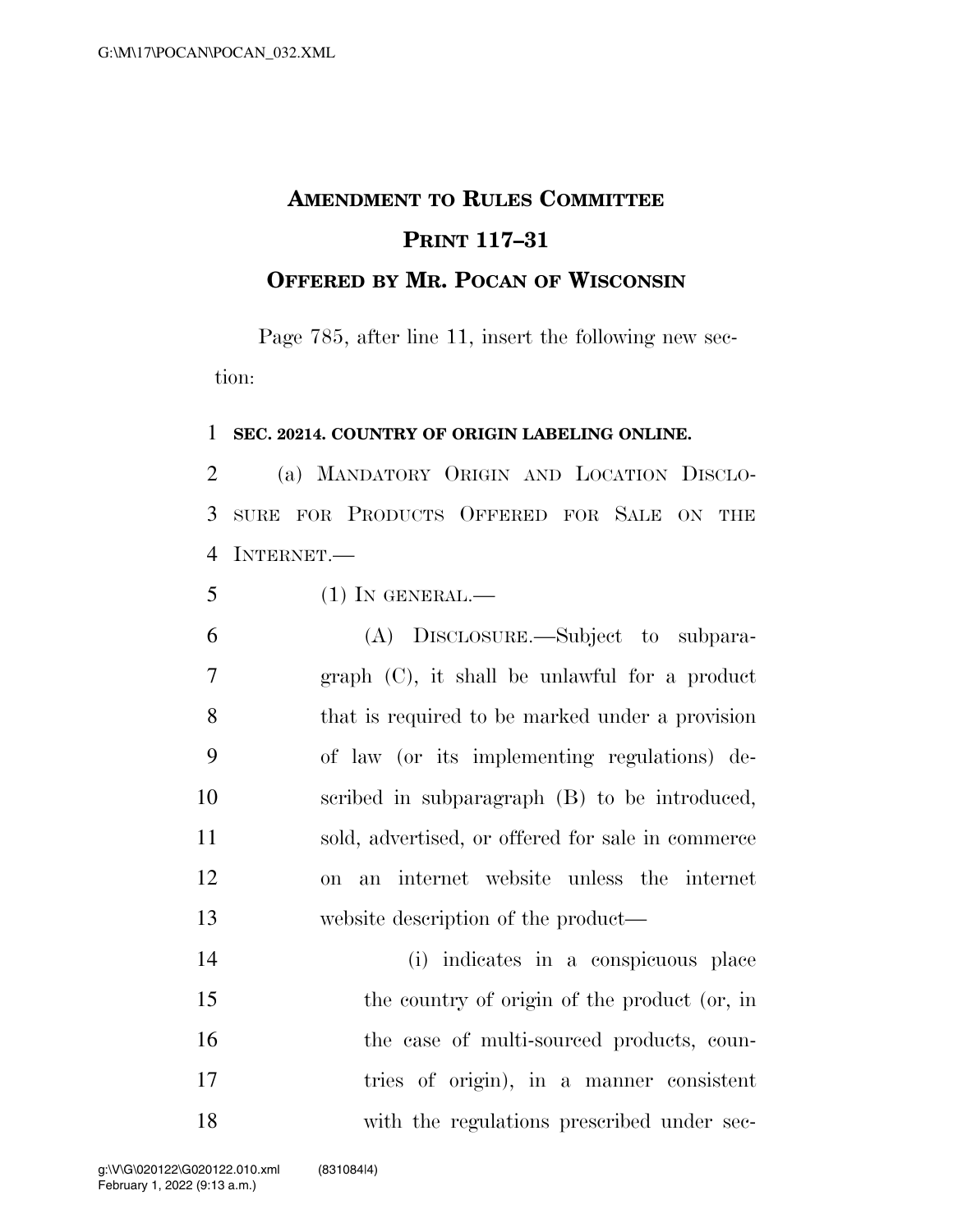| $\mathbf{1}$   | tion $304$ of the Tariff Act of $1930$ (19       |
|----------------|--------------------------------------------------|
| $\overline{2}$ | U.S.C. 1304) and the country of origin           |
| 3              | marking regulations administered by U.S.         |
| $\overline{4}$ | Customs and Border Protection; and               |
| 5              | (ii) indicates in a conspicuous place            |
| 6              | the country in which the seller of the prod-     |
| 7              | uct is located (and, if applicable, the coun-    |
| 8              | try in which any parent corporation of           |
| 9              | such seller is located).                         |
| 10             | (B) PROVISIONS OF LAW DESCRIBED.                 |
| 11             | The provisions of law described in this subpara- |
| 12             | graph are the following:                         |
| 13             | (i) Section $32304$ of title 49, United          |
| 14             | States Code.                                     |
| 15             | (ii) Section 2 of the Textile Fiber              |
| 16             | Products Identification Act (15 U.S.C.           |
| 17             | 70b).                                            |
| 18             | (iii) Section 2 of the Wool Products             |
| 19             | Labeling Act of 1939 (15 U.S.C. 68).             |
| 20             | (iv) Section 2 of the Fur Products               |
| 21             | Labeling Act $(15 \text{ U.S.C. } 69)$ .         |
| 22             | $(v)$ Section 304 of the Tariff Act of           |
| 23             | 1930 (19 U.S.C. 1304).                           |
| 24             | (C) EXCLUSION OF FOOD AND DRUGS.-                |
| 25             | The disclosure requirements under clauses (i)    |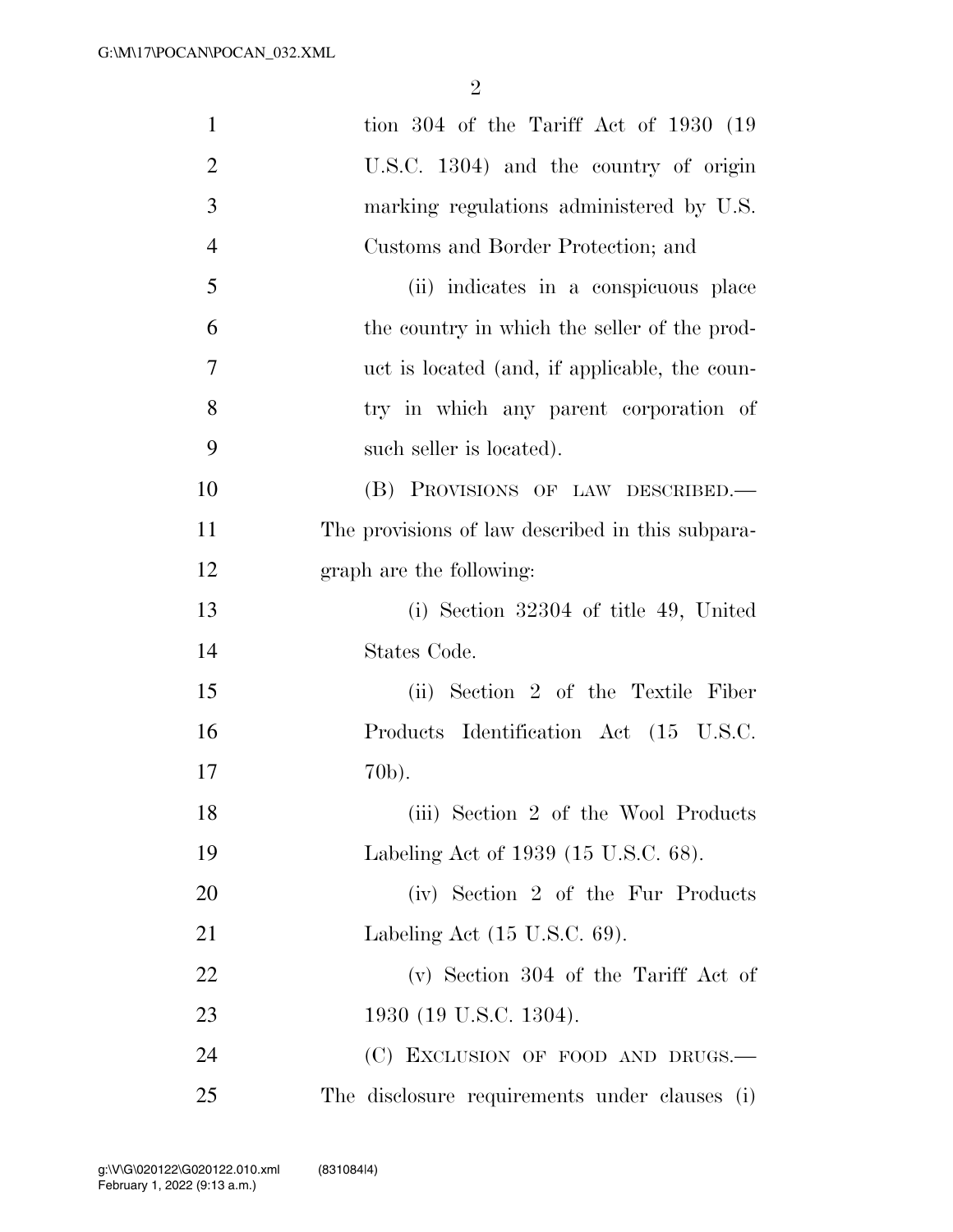and (ii) of subparagraph (A) shall not apply to 2 a food or pharmaceutical product subject to the jurisdiction of the Food and Drug Administra-tion or the Department of Agriculture.

 (2) CERTAIN DRUG PRODUCTS.—It shall be un- lawful for a drug that is not subject to section 503(b)(1) of the Federal Food, Drug, and Cosmetic 8 Act  $(21 \text{ U.S.C. } 353(b)(1))$  and that is required to be marked under section 304 of the Tariff Act of 1930 (19 U.S.C. 1304) to be offered for sale in commerce to consumers on an internet website unless the inter- net website description of the drug indicates in a conspicuous place the name and place of business of the manufacturer, packer, or distributor that is re- quired to appear on the label of the drug in accord- ance with section 502(b) of the Federal Food, Drug, and Cosmetic Act (21 U.S.C. 352(b)).

 (3) OBLIGATION TO PROVIDE.—A manufac- turer, importer, distributor, seller, supplier, or pri- vate labeler seeking to have a product introduced, sold, advertised, or offered for sale in commerce shall provide the information identified clauses (i) 23 and (ii) of paragraph  $(1)(A)$  or paragraph  $(2)$ , as applicable, to the relevant retailer or internet website marketplace.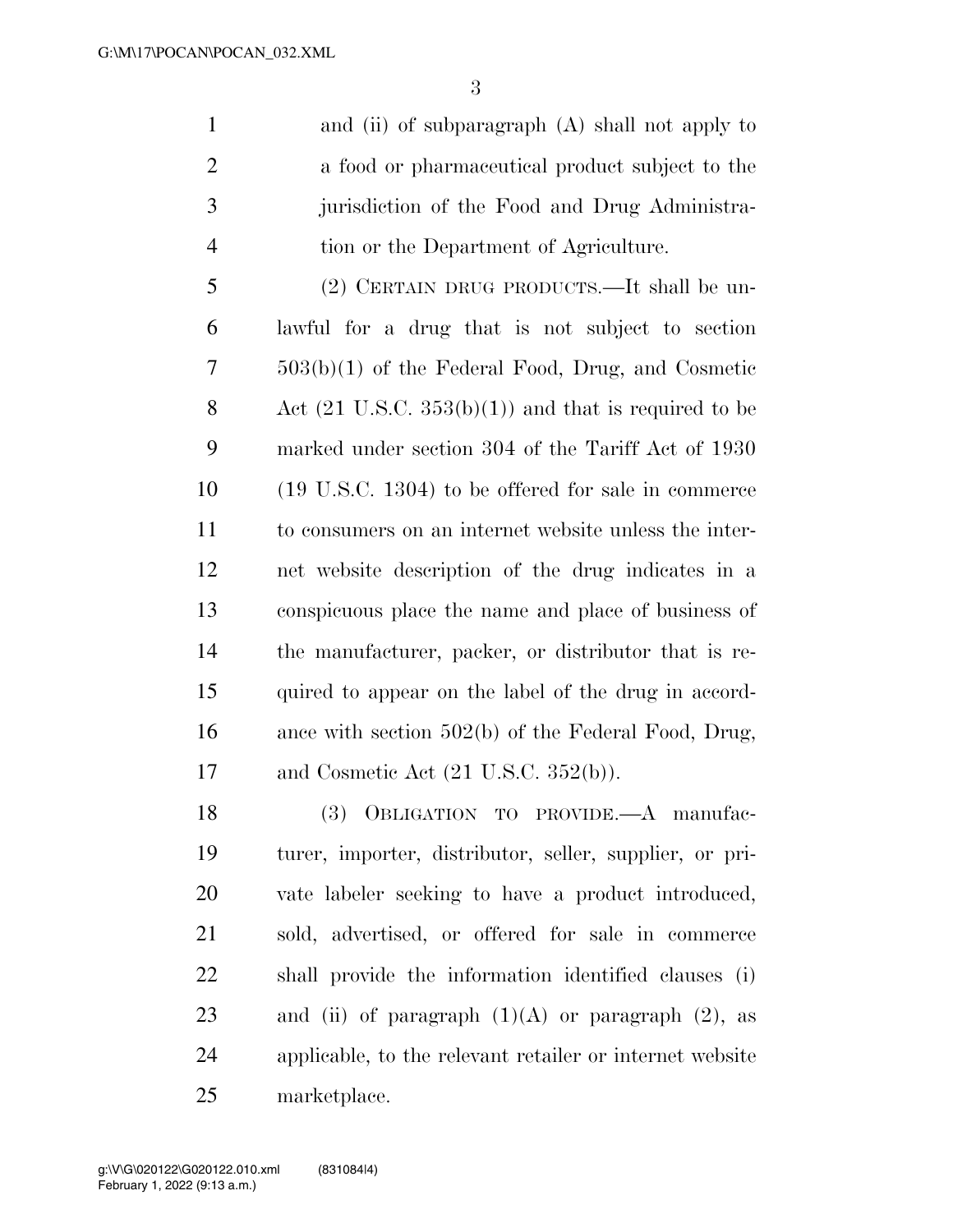(4) SAFE HARBOR.—A retailer or internet website marketplace satisfies the disclosure require-3 ments under clauses (i) and (ii) of paragraph  $(1)(A)$  or paragraph (2), as applicable, if the disclosure in- cludes the country of origin and seller information provided by a third-party manufacturer, importer, distributor, seller, supplier, or private labeler of the product.

 (b) PROHIBITION ON FALSE AND MISLEADING REP- RESENTATION OF UNITED STATES ORIGIN ON PROD-UCTS.—

 (1) UNLAWFUL ACTIVITY.—Notwithstanding any other provision of law, and except as provided for in paragraph (2), it shall be unlawful to make any false or deceptive representation that a product or its parts or processing are of United States origin in any labeling, advertising, or other promotional materials, or any other form of marketing, including marketing through digital or electronic means in the United States.

 (2) DECEPTIVE REPRESENTATION.—For pur- poses of paragraph (1), a representation that a product is in whole, or in part, of United States ori- gin is deceptive if, at the time the representation is made, such claim is not consistent with section 5 of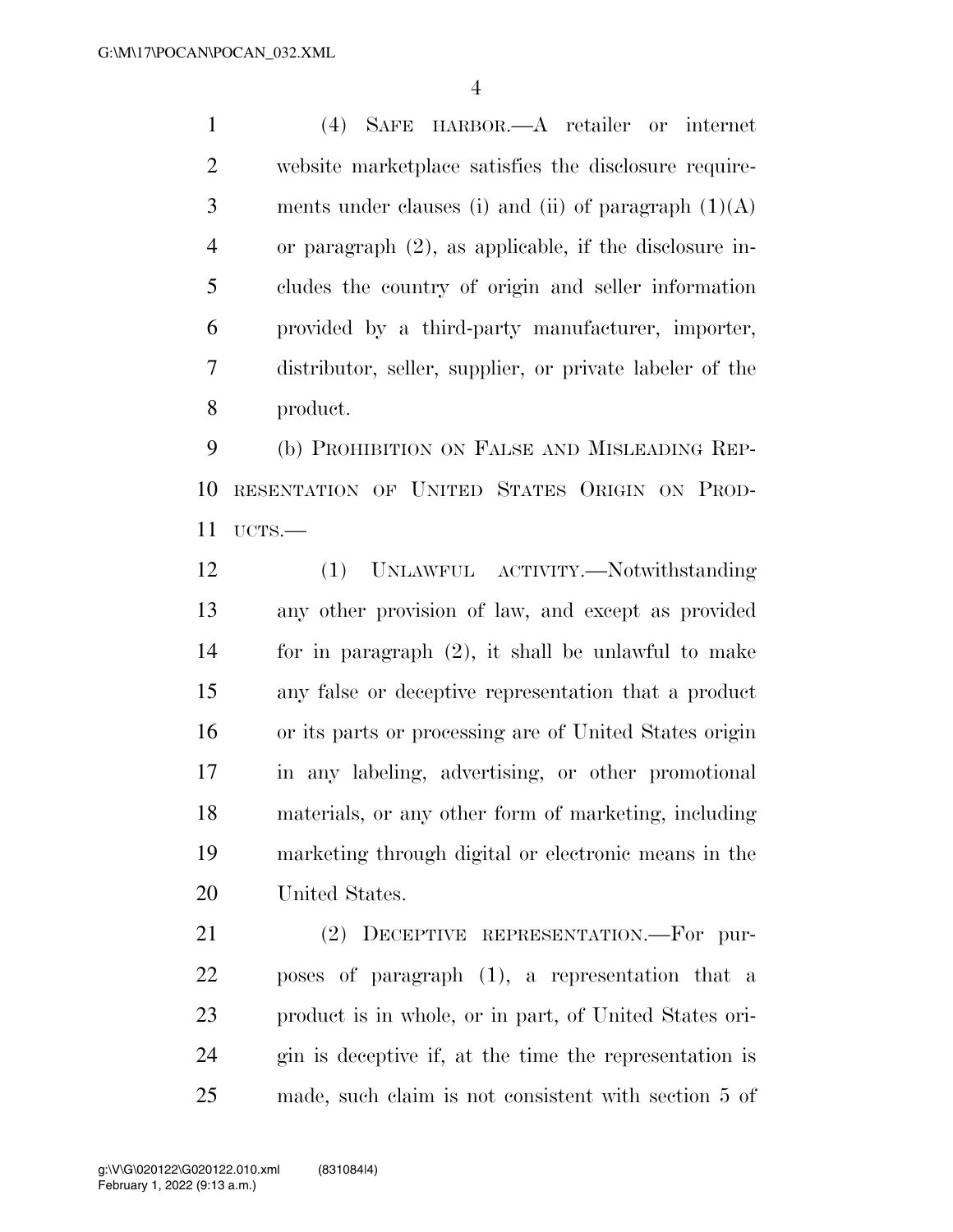the Federal Trade Commission Act (15 U.S.C.  $2 \t 45(a)$  and any regulations promulgated by the Com- mission pursuant to section 320933 of the Violent Crime Control and Law Enforcement Act of 1994 (15 U.S.C. 45a), provided that no other Federal statute or regulation applies.

 (3) LIMITATION OF LIABILITY.—A retailer or internet website marketplace is not in violation of this subsection if a third-party manufacturer, dis- tributor, seller, supplier, or private labeler provided the retailer or internet website marketplace with a false or deceptive representation as to the country of origin of a product or its parts or processing.

(c) ENFORCEMENT BY COMMISSION.—

 (1) UNFAIR OR DECEPTIVE ACTS OR PRAC- TICES.—A violation of subsection (a) or (b) shall be treated as a violation of a rule prescribed under sec-18 tion  $18(a)(1)(B)$  of the Federal Trade Commission Act (15 U.S.C. 57a(a)(1)(B)).

20 (2) POWERS OF THE COMMISSION.—

 (A) IN GENERAL.—The Commission shall enforce this section in the same manner, by the same means, and with the same jurisdiction, powers, and duties as though all applicable terms and provisions of the Federal Trade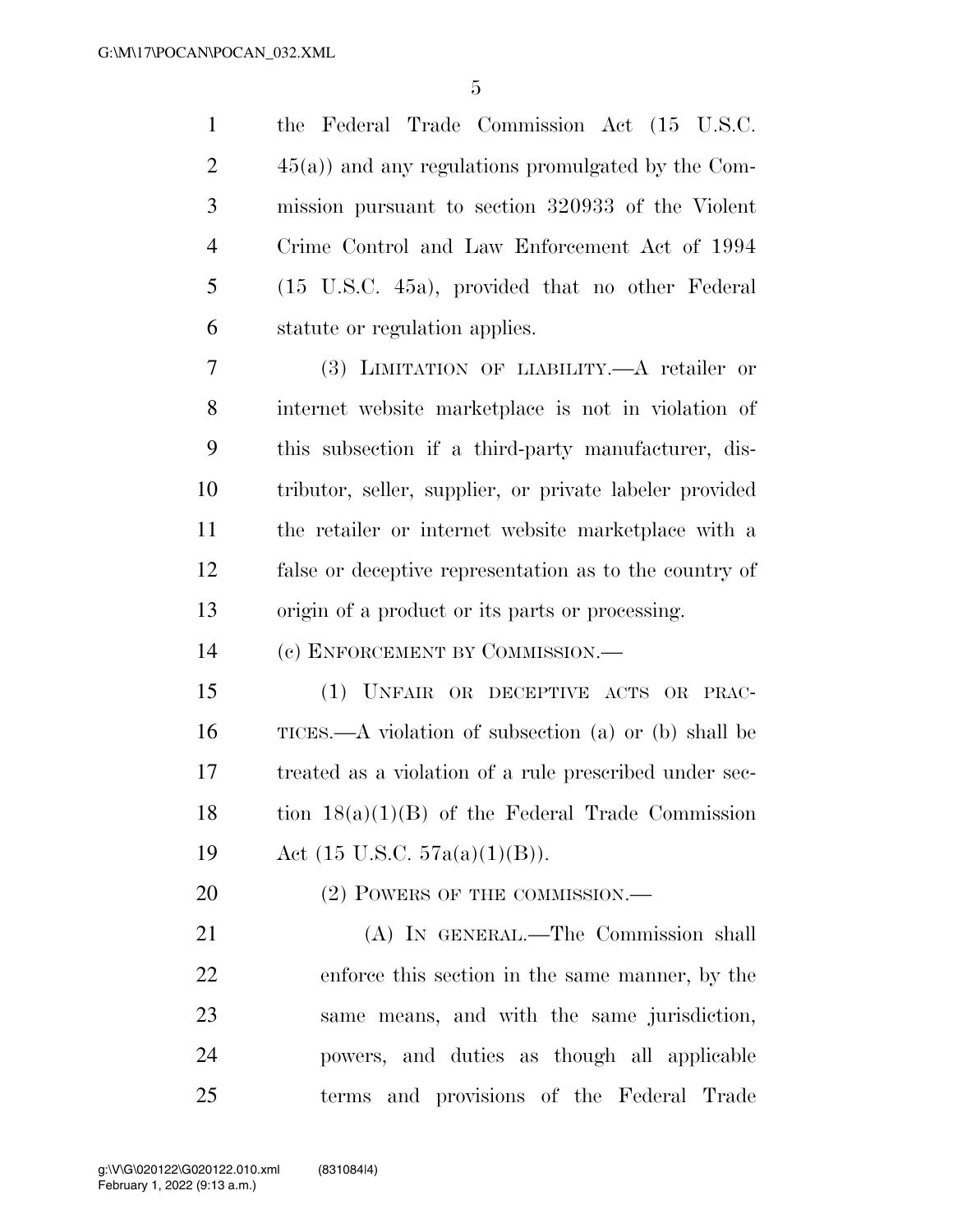| $\mathbf{1}$   | Commission Act (15 U.S.C. 41 et seq.) were in-    |
|----------------|---------------------------------------------------|
| $\overline{2}$ | corporated into and made a part of this section.  |
| 3              | (B) PRIVILEGES AND IMMUNITIES.—Any                |
| $\overline{4}$ | person that violates subsection (a) or (b) shall  |
| 5              | be subject to the penalties and entitled to the   |
| 6              | privileges and immunities provided in the Fed-    |
| 7              | eral Trade Commission Act (15 U.S.C. 41 et        |
| 8              | seq.) as though all applicable terms and provi-   |
| 9              | sions of that Act were incorporated and made      |
| 10             | part of this section.                             |
| 11             | (C) AUTHORITY PRESERVED.—Nothing in               |
| 12             | this section may be construed to limit the au-    |
| 13             | thority of the Commission under any other pro-    |
| 14             | vision of law.                                    |
| 15             | <b>(3)</b><br>INTERAGENCY AGREEMENT.-Not<br>later |
| 16             | than 6 months after the date of enactment of this |
| 17             | Act, the Commission and U.S. Customs and Border   |
| 18             | Protection shall-                                 |
| 19             | (A) enter into a Memorandum of Under-             |
| 20             | standing or other appropriate agreement for the   |
| 21             | purpose of providing consistent implementation    |
| 22             | of this section; and                              |
| 23             | (B) publish such agreement to provide             |
| 24             | public guidance.                                  |